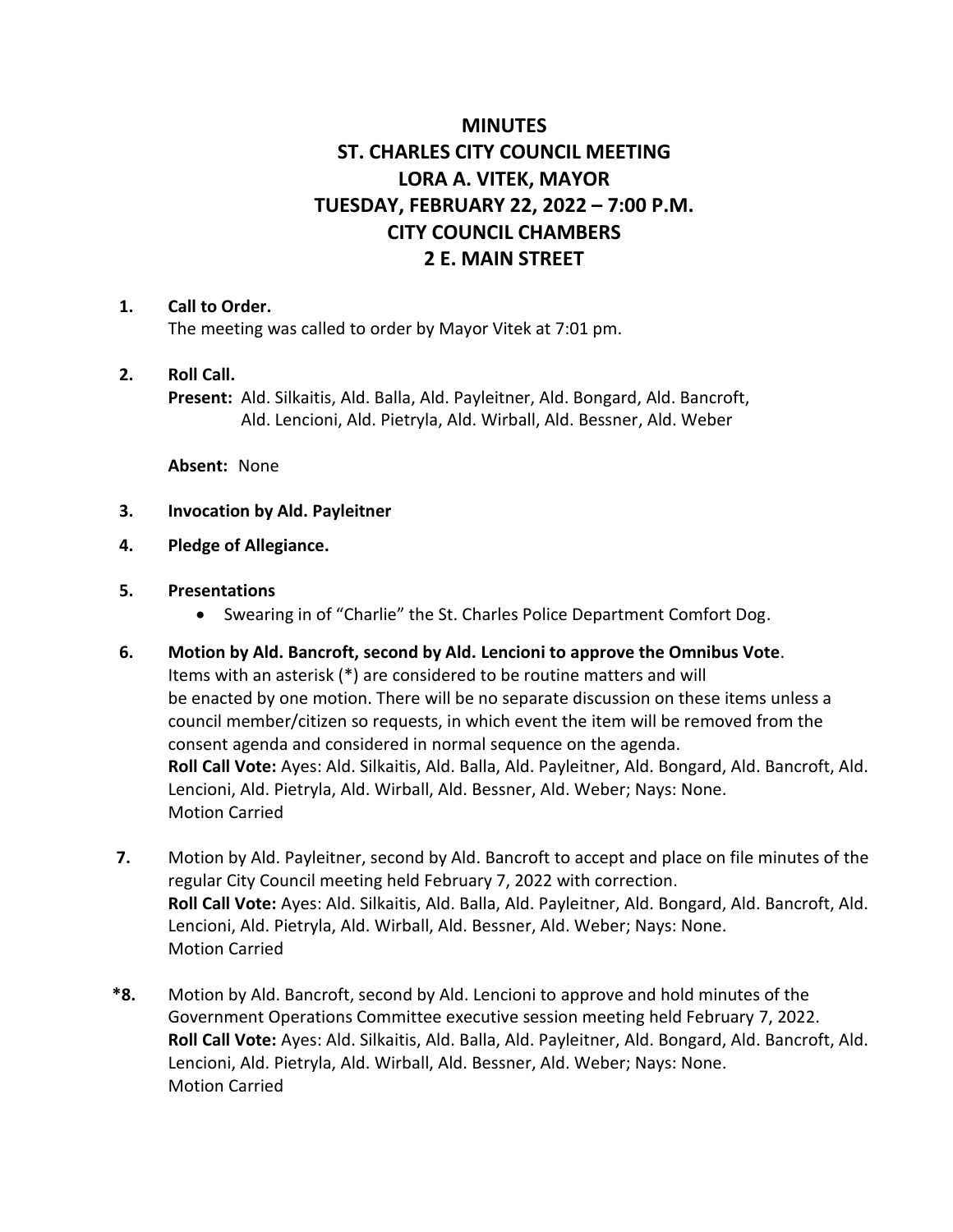February 22, 2022 City Council Meeting Page 2

- **\*9**. Motion by Ald. Bancroft, second by Ald. Lencioni to approve and authorize issuance of vouchers from the Expenditure Approval List for the period of 1/24/2022 – 2/6/2022 in the amount of \$2,906,479.28. **Roll Call Vote:** Ayes: Ald. Silkaitis, Ald. Balla, Ald. Payleitner, Ald. Bongard, Ald. Bancroft, Ald. Lencioni, Ald. Pietryla, Ald. Wirball, Ald. Bessner, Ald. Weber; Nays: None. Motion Carried
- \*10. Motion by Ald. Bancroft, second by Ald. Lencioni to approve and place on file the Treasurer's Report for period ending December 31, 2021. **Roll Call Vote:** Ayes: Ald. Silkaitis, Ald. Balla, Ald. Payleitner, Ald. Bongard, Ald. Bancroft, Ald. Lencioni, Ald. Pietryla, Ald. Wirball, Ald. Bessner, Ald. Weber; Nays: None. Motion Carried

### **I. New Business**

## **II. Committee Reports**

### **A. Government Operations**

- \*1. Motion by Ald. Bancroft, second by Ald. Lencioni to accept and place on file minutes of the February 7, 2022 Government Operations Committee meeting. **Roll Call Vote:** Ayes: Ald. Silkaitis, Ald. Balla, Ald. Payleitner, Ald. Bongard, Ald. Bancroft, Ald. Lencioni, Ald. Pietryla, Ald. Wirball, Ald. Bessner, Ald. Weber; Nays: None. Motion Carried
- **B. Government Services** None
- **C. Planning and Development** None

### **11. Additional Items from Mayor, Council, Staff, or Citizens**

- Mayor Vitek congratulated Ben Davino for winning the Illinois State Championship in wrestling.
- **A. No Executive Session**
	- Personnel –5 ILCS  $120/2(c)(1)$
	- Pending Litigation 5 ILCS  $120/2(c)(11)$
	- Probable or Imminent Litigation  $-5$  ILCS 120/2(c)(11)
	- Property Acquisition 5 ILCS  $120/2(c)(5)$
	- Collective Bargaining  $-5$  ILCS  $120/2(c)(2)$
	- Review of Executive Session Minutes  $-5$  ILCS  $120/2(c)(21)$